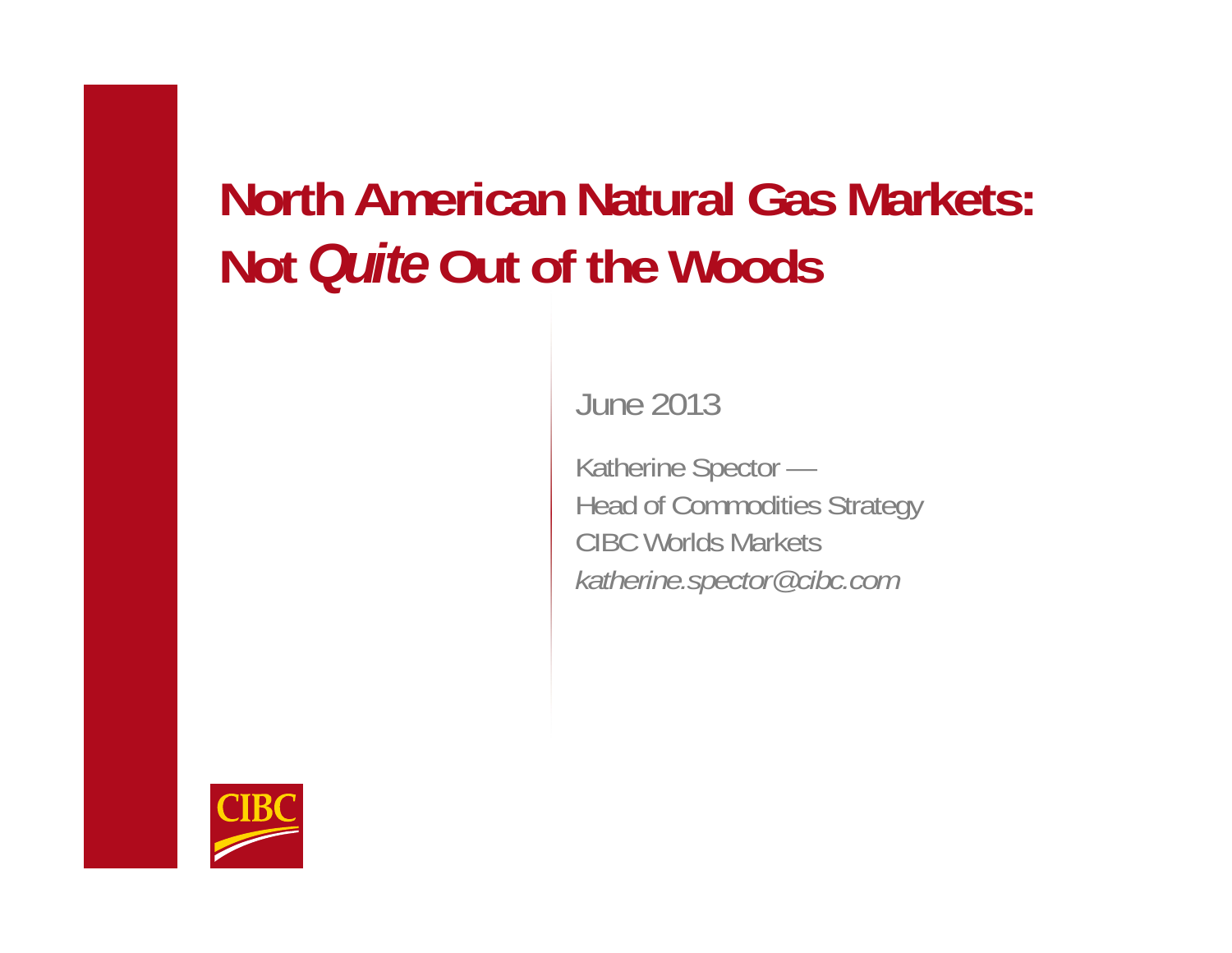

### **North American Natural Gas** *Marginally Supportive in 2013... But Not Out of the Woods*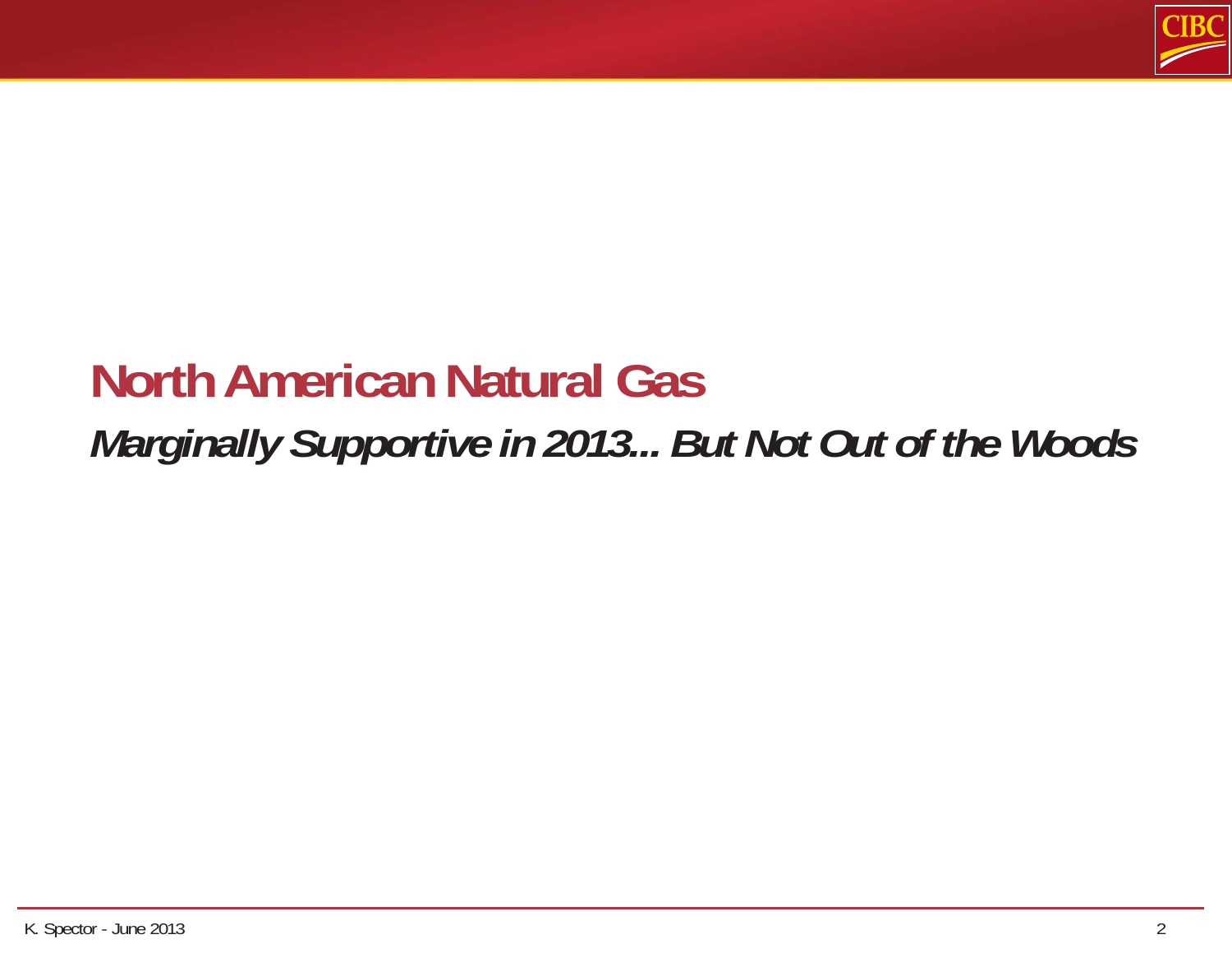

# **Not Out Of The Woods Yet...**

• The US gas balance looks more price supportive in 2013, but in the short-run (12-24 months) both gas supply and gas demand are still very price elastic. That means rangebound prices.

• In the medium- to long-run, gas production will continue to be price sensitive. It is when gas demand — specifically utility demand for gas — is no longer price elastic that the market will truly turn the corner. The 2015-16 period will be key.

• Last summer gave us a taste of what coal-to-gas substitution can do to the market. This year will pale in comparison, but eventual coal retirement will make that shift to gas permanent. One implication is that gas prices will reflect a steeper summer pricing.

• Production of gas liquids has been phenomenal, and prices have come off sharply. What will it take to see a shift back to dry gas production?

• LNG will matter at the margin, but won't be the game changer for the US supply/demand balance. Alberta is a different story...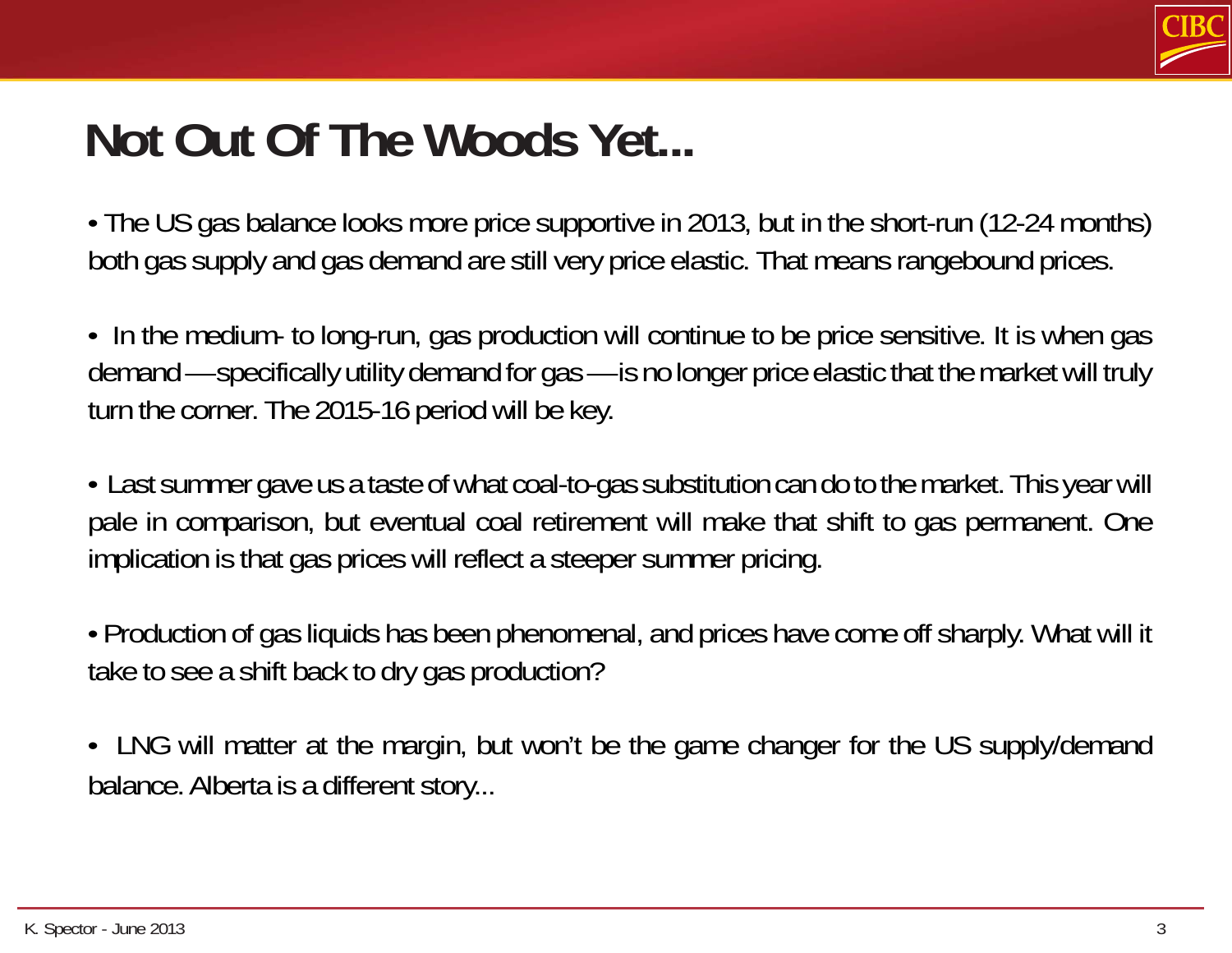

# **Evolution of EIA Dry Gas Production Forecasts**



*CIBC Commodities Strategy, EIA*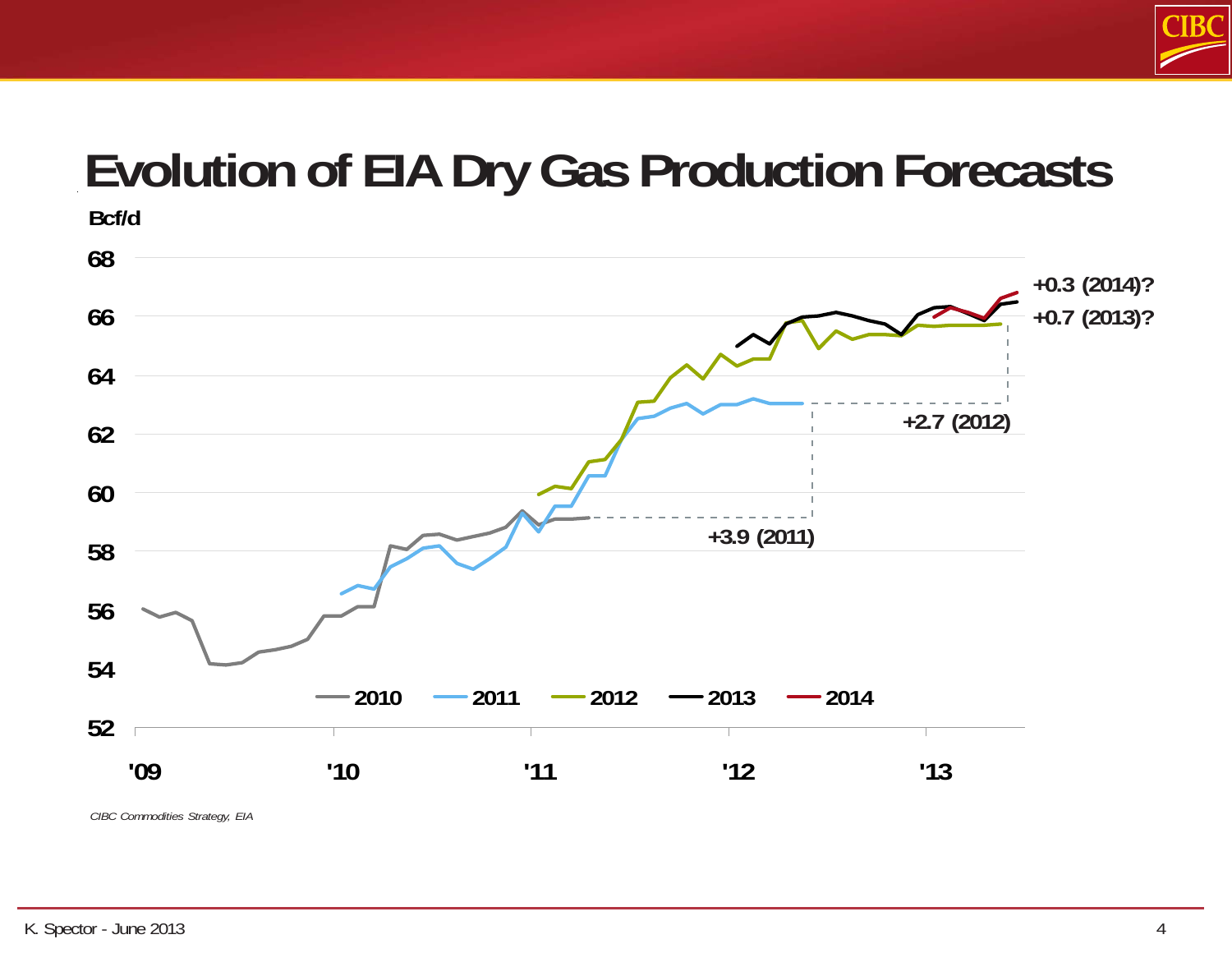

# **The Gas Market** *Had* **Been Very, Very Long...**



*CIBC Commodities Strategy, CFTC*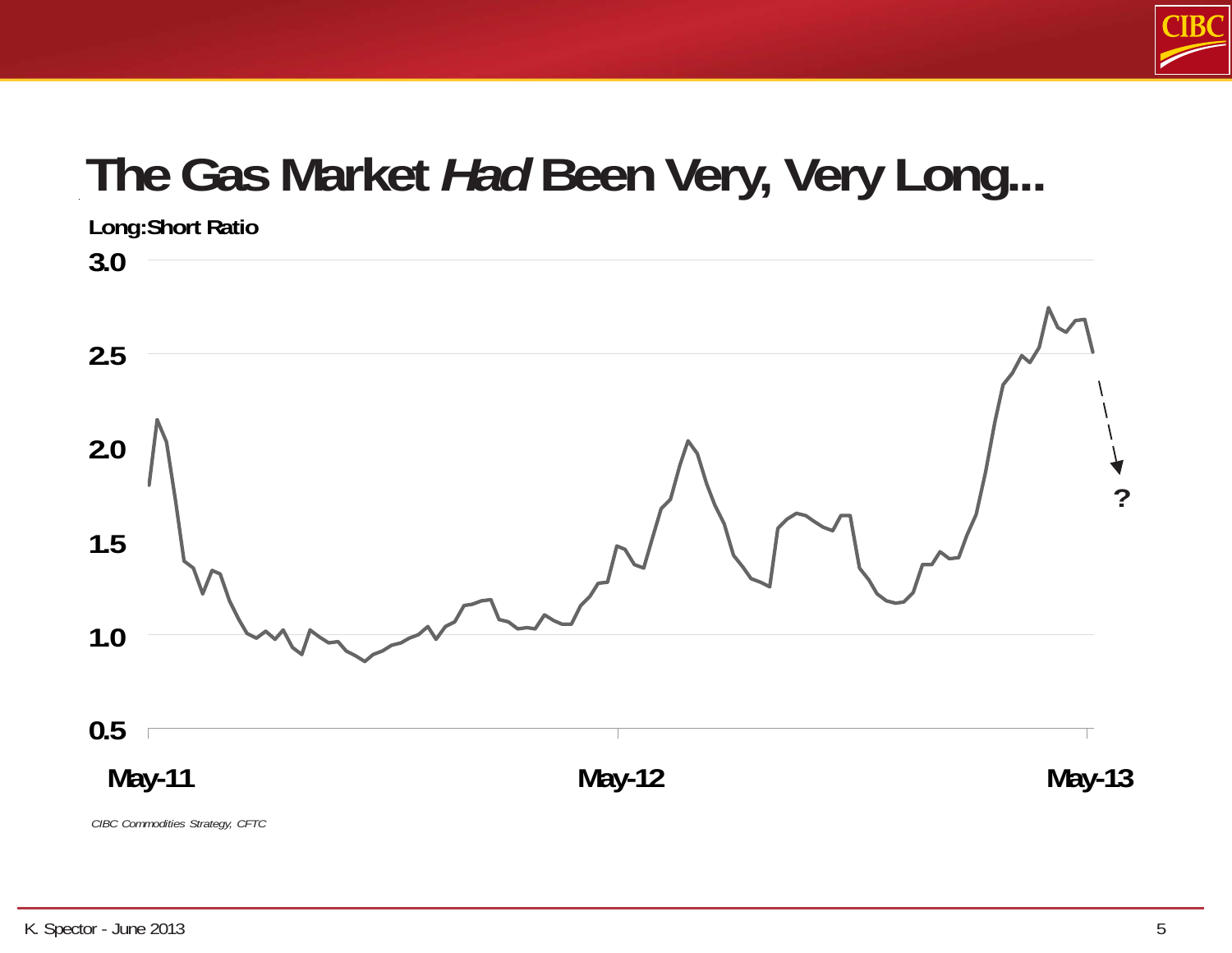

# **Natural Gas Production: One Lifeline After Another...**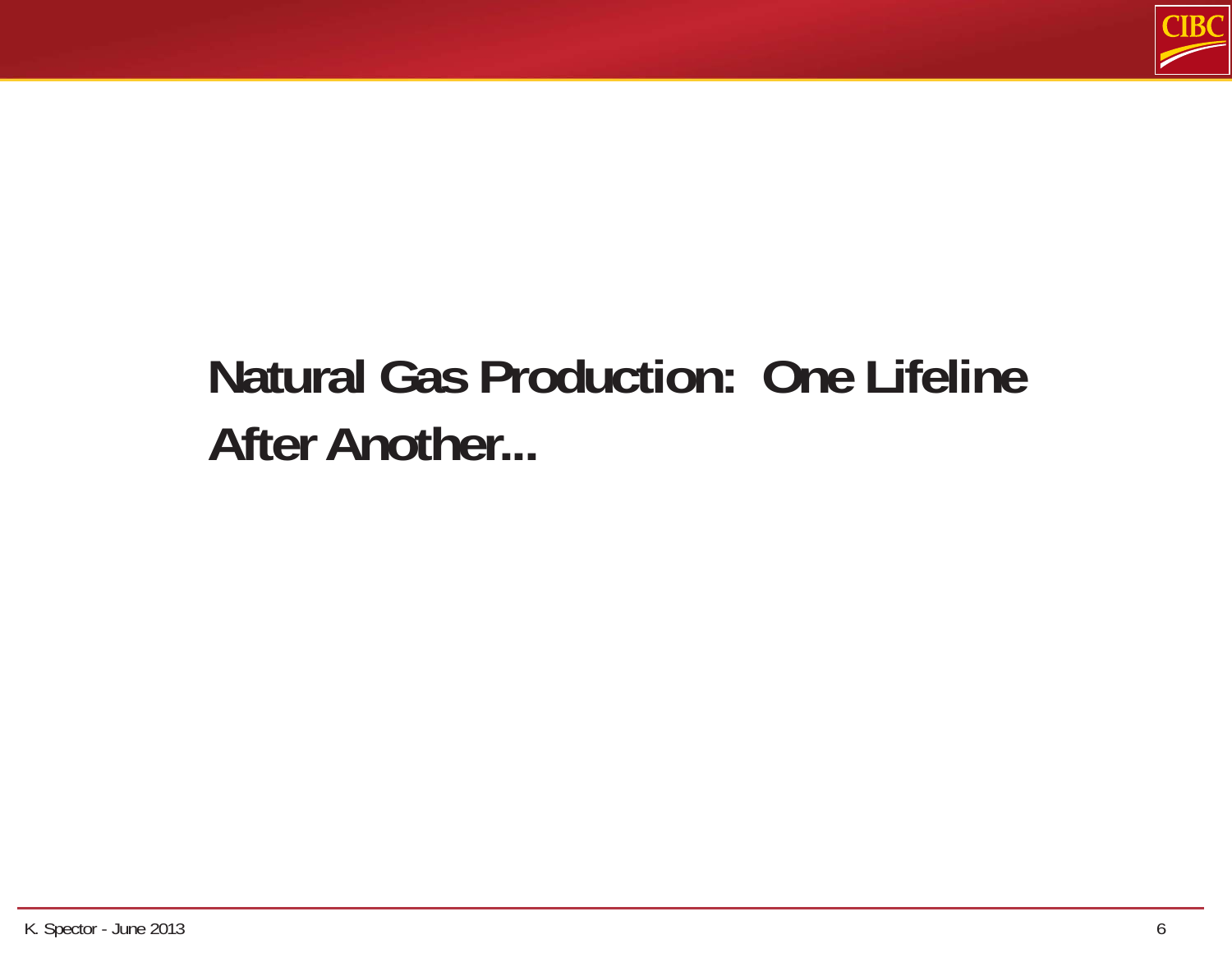

#### **US Now a Net Exporter Of NGLs**

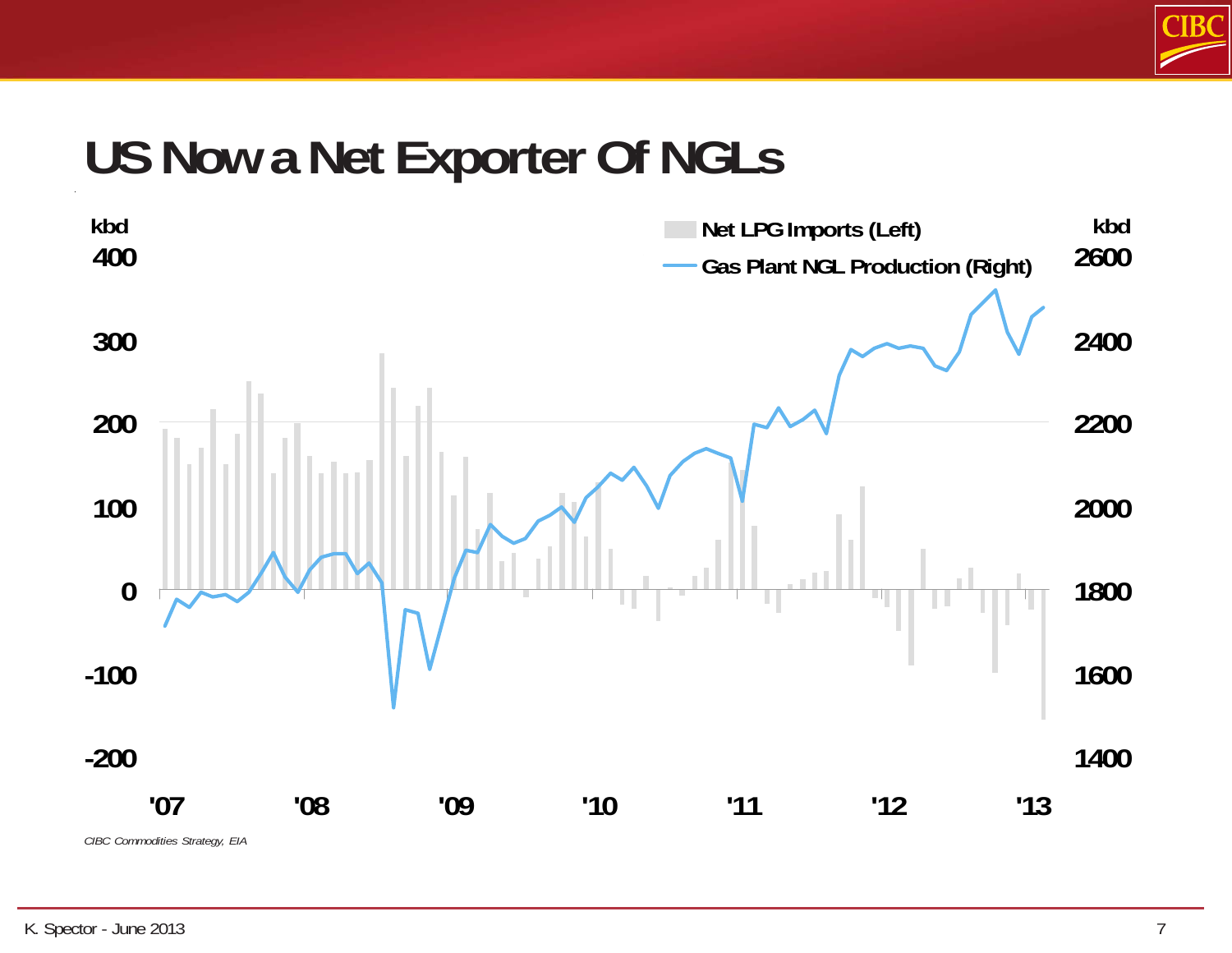

### **Is the Liquids Subsidy At Risk...?**

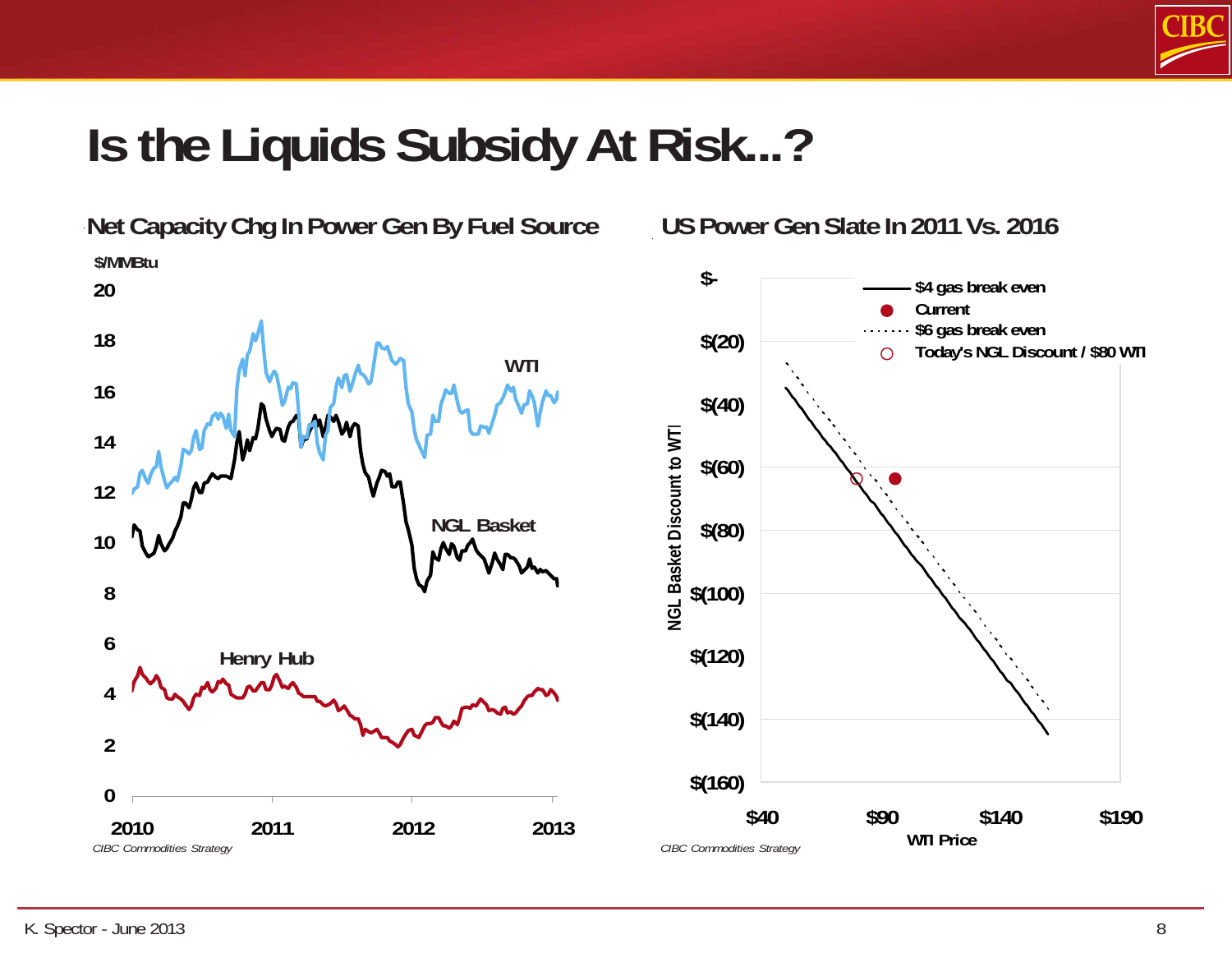

# **Hedging Had Been 'Just In Time' Until Q1 Rally...**

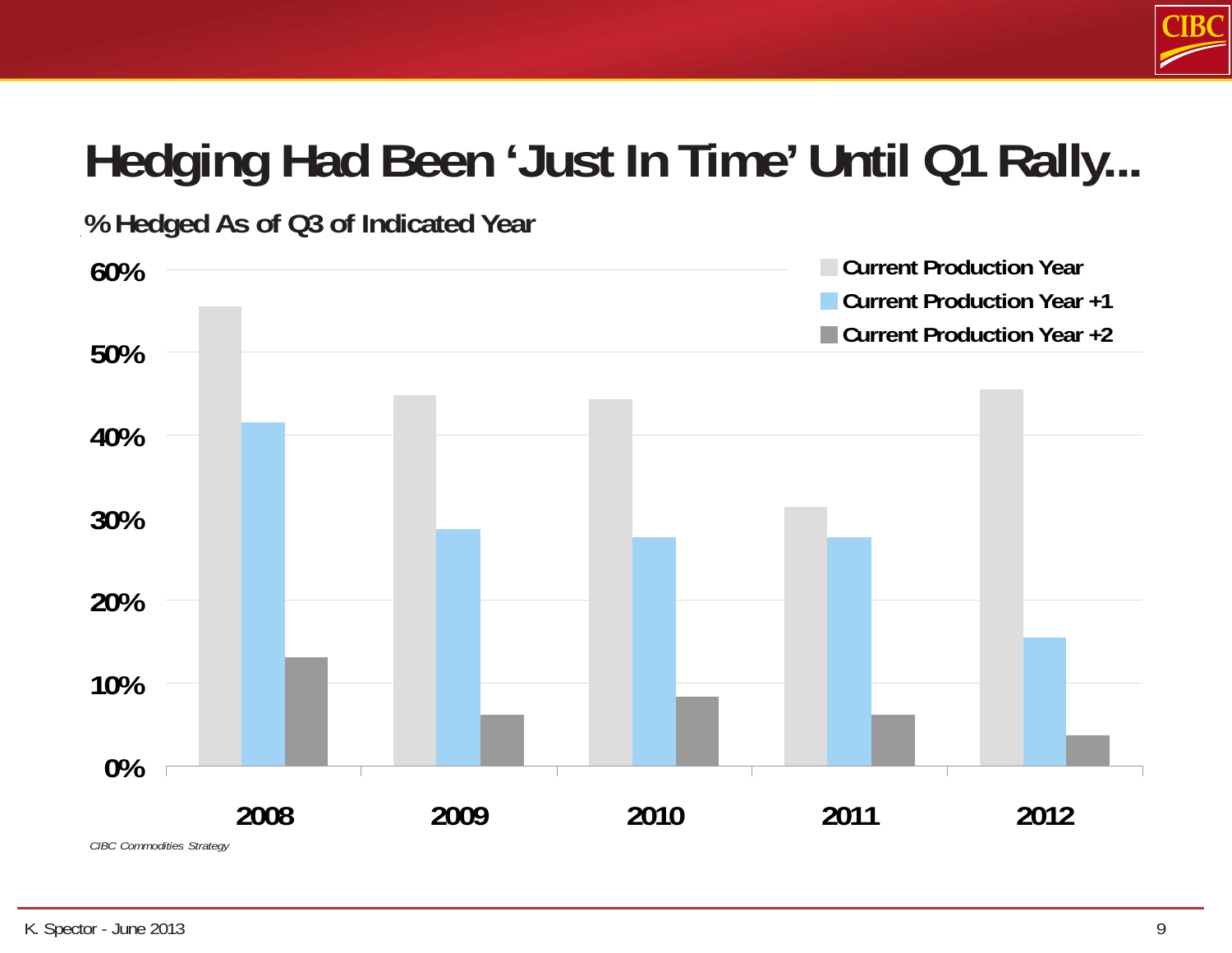

# **Natural Gas Demand: Price Elastic Now But Not Forever**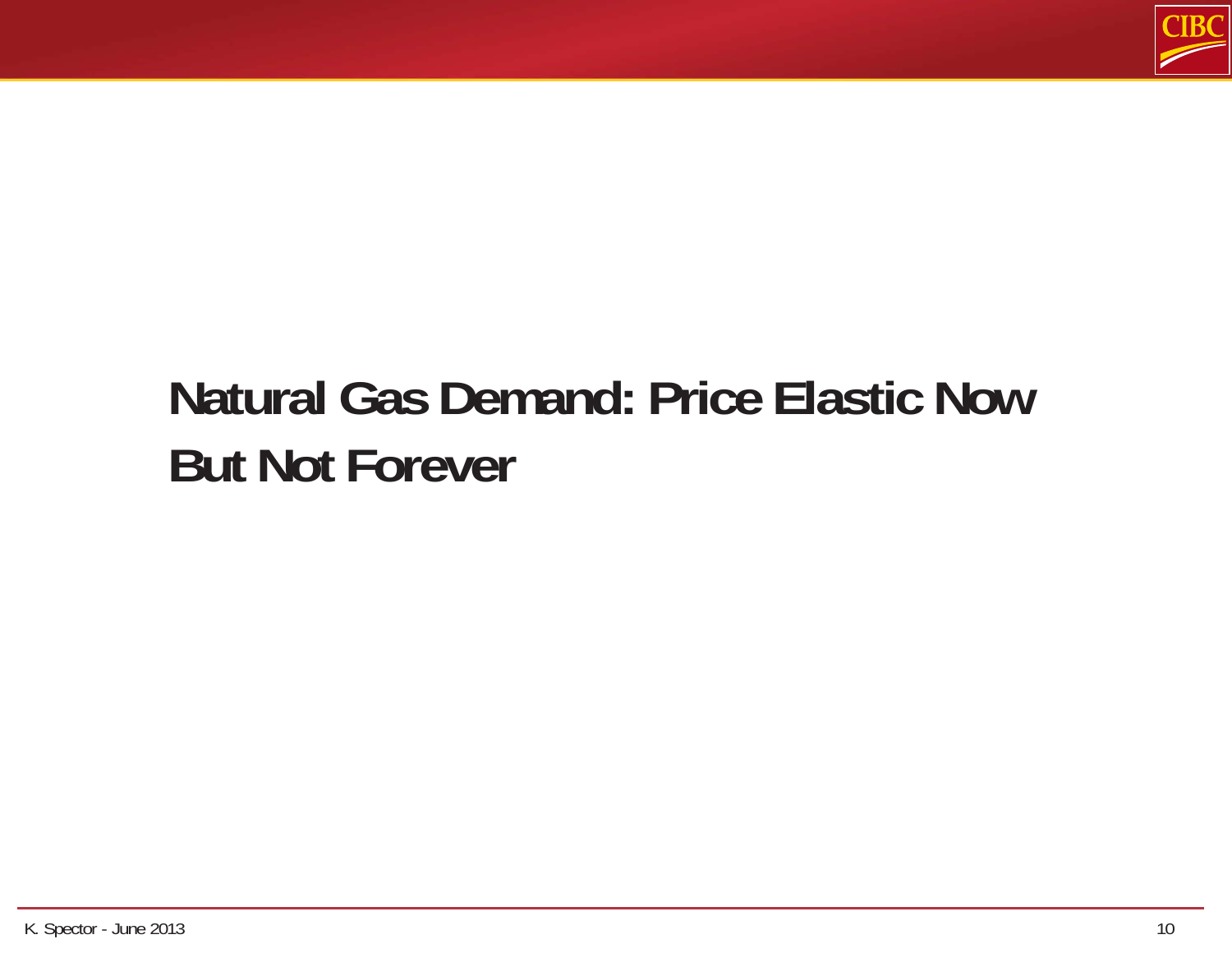

## **Natural Gas Competes With CAPP Coal**

**Competing Fuels - Past 12 Months** \$/MMBtu

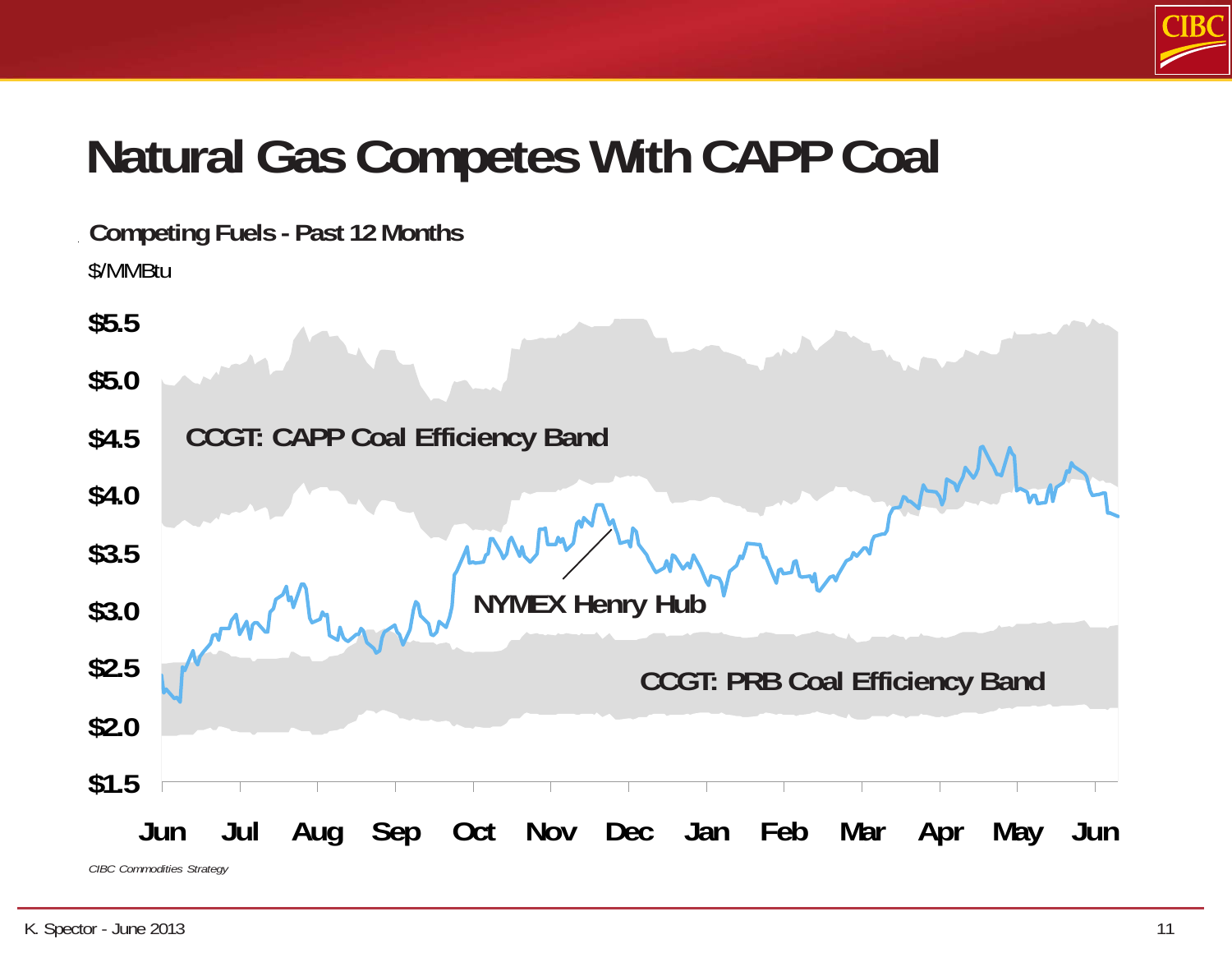

## **Utility Demand Lags Last Year's Levels...**

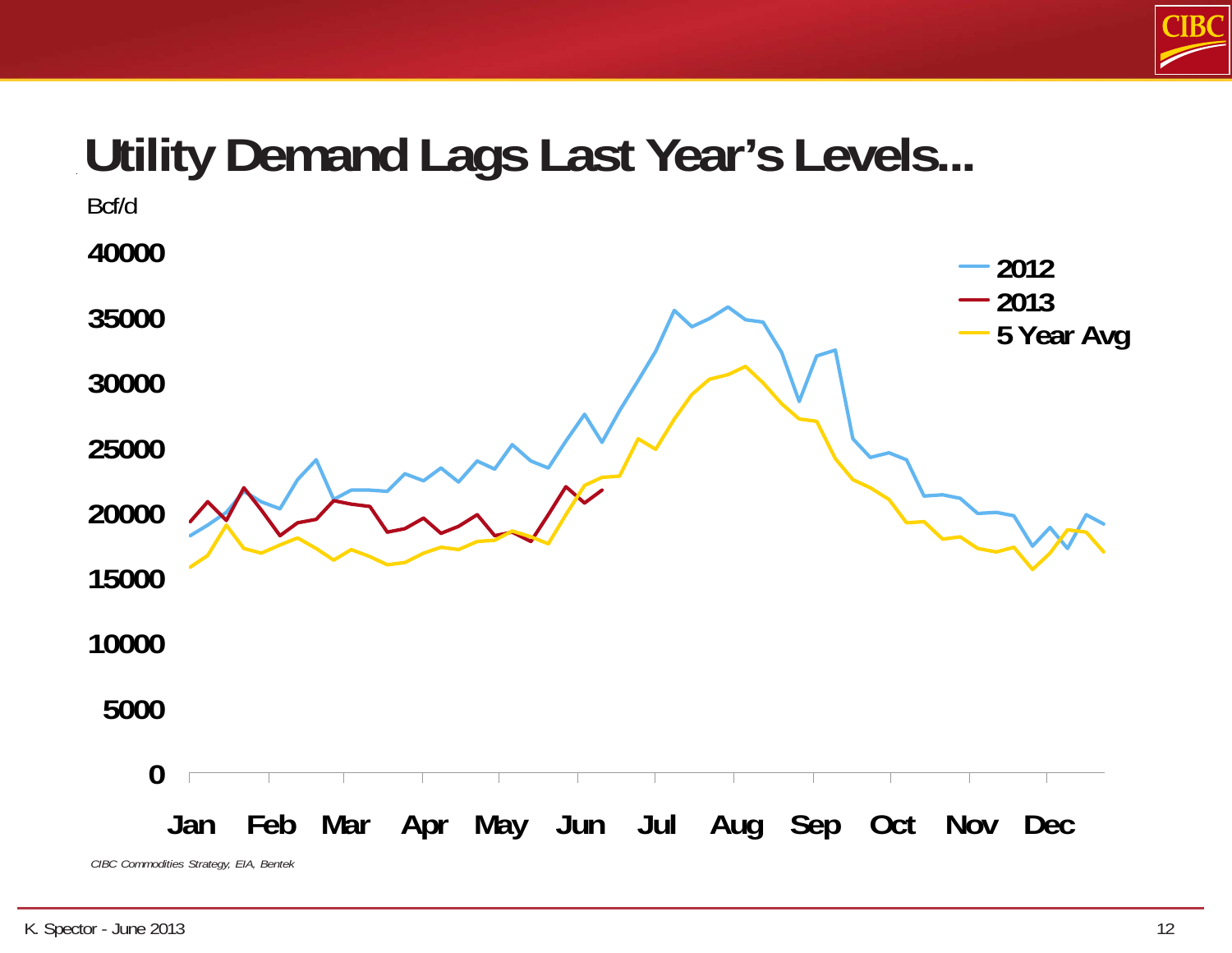

## **Utilities Trend Towards Natural Gas...**

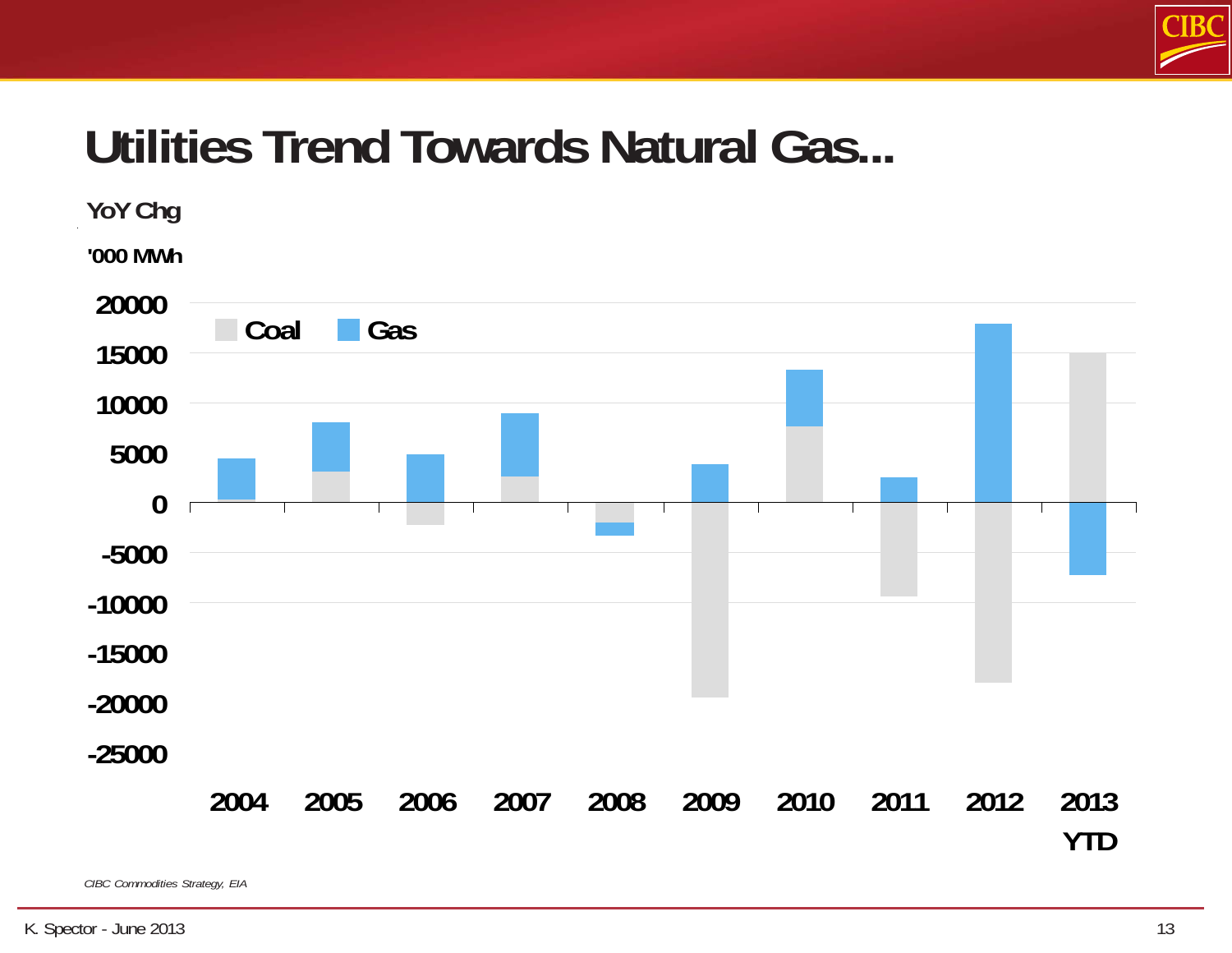

#### **Evolution of Coal Generation Retirement Schedule**

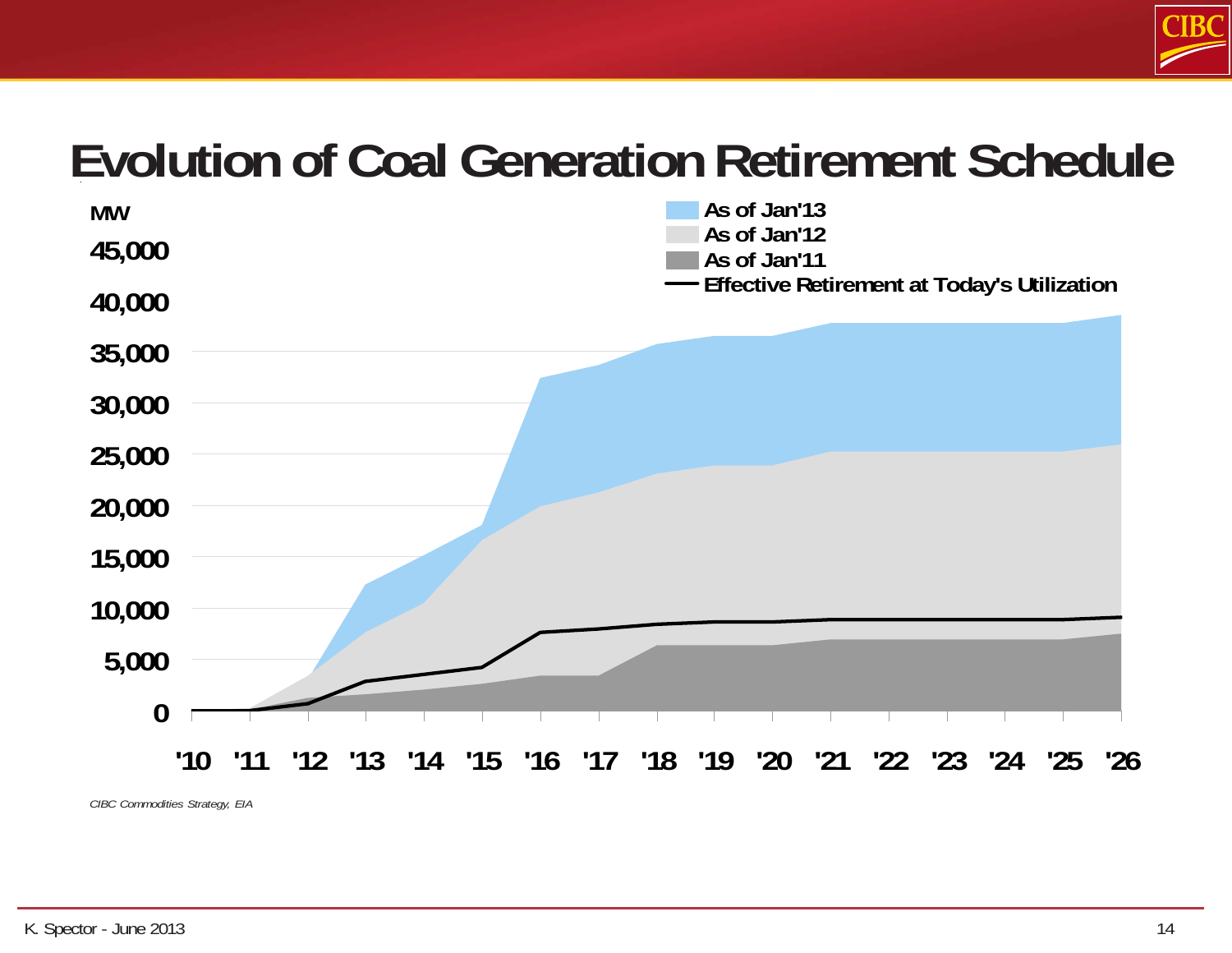

## **US Coal-Fired Generation Capacity By Age**

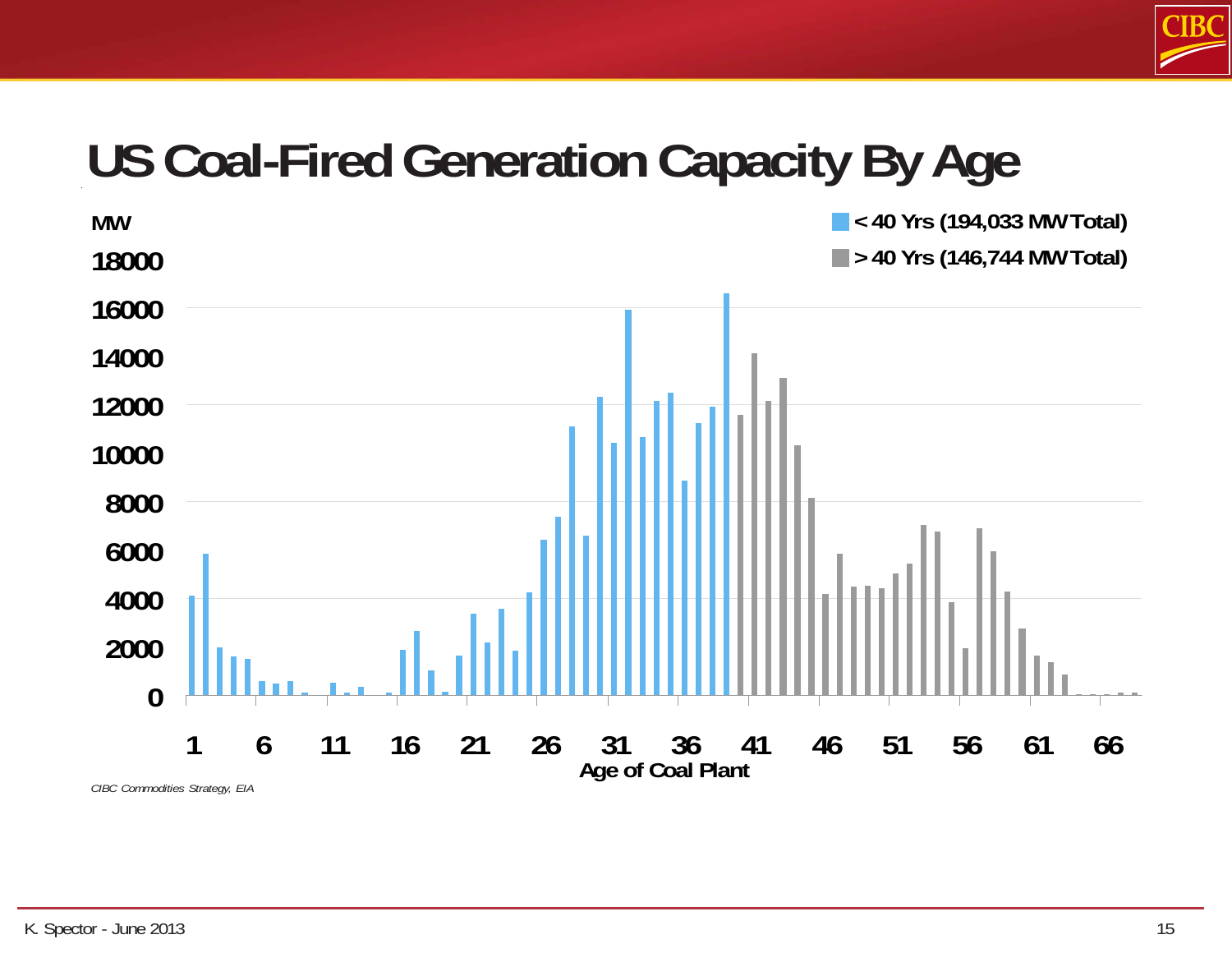

### **A Conservative View Of Future Power Generation**



**Gigawatts Net Capacity Chg In Power Gen By Fuel Source US Power Gen Slate In 2011 Vs. 2016**

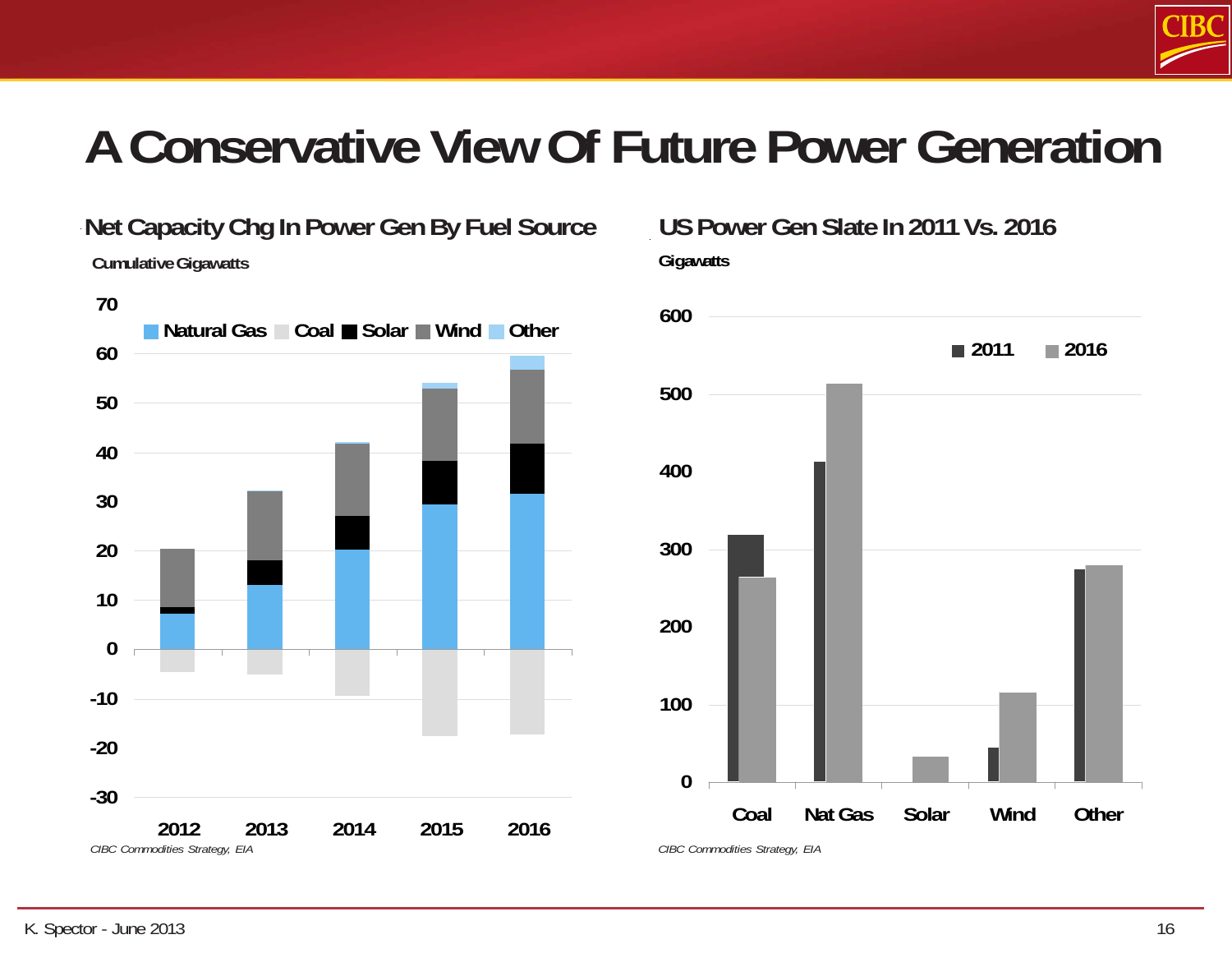

#### **Summer Gas Price Peaks Get More Pronounced...**

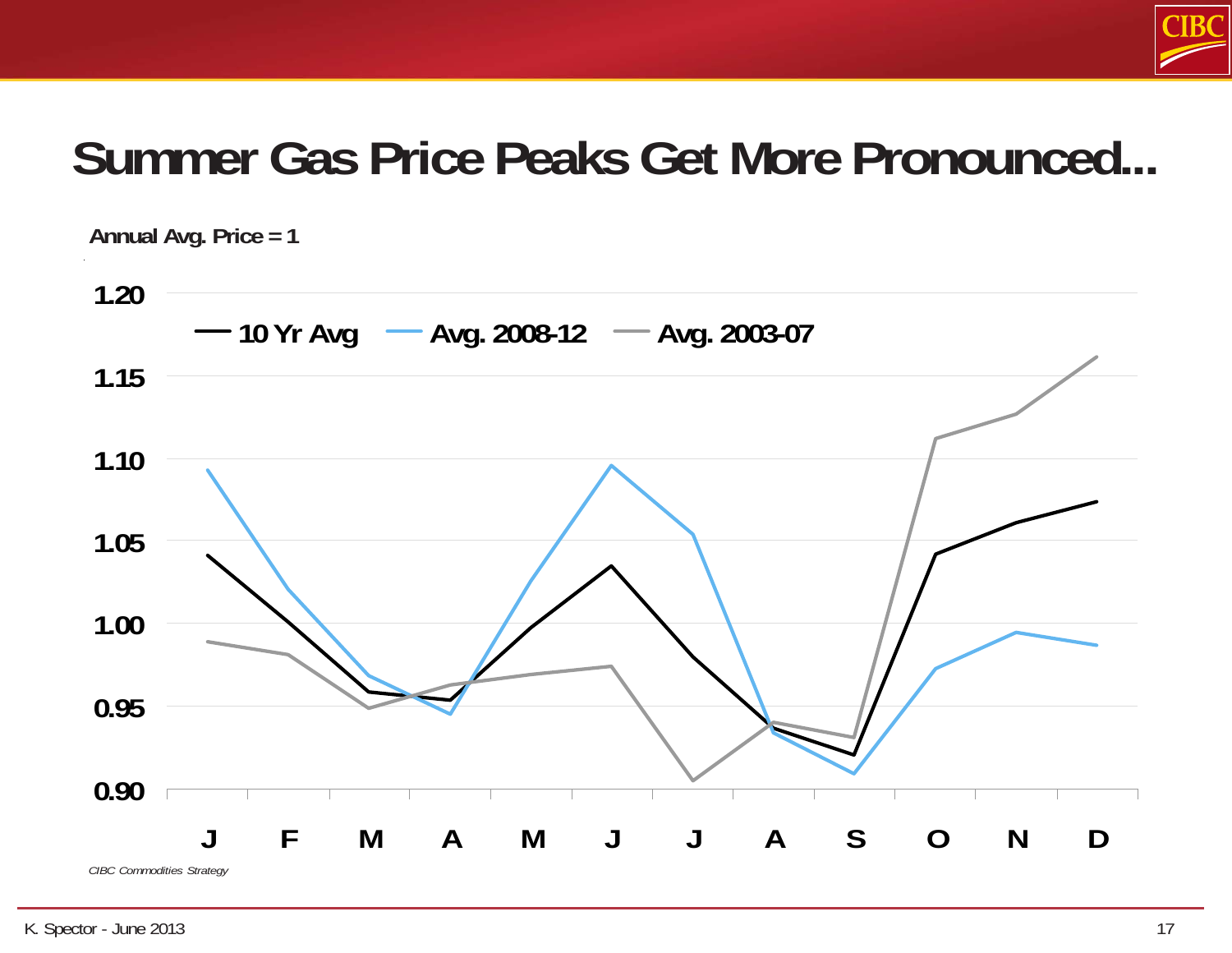

## **...But That Is Not Reflected In The Forward Curve Yet**

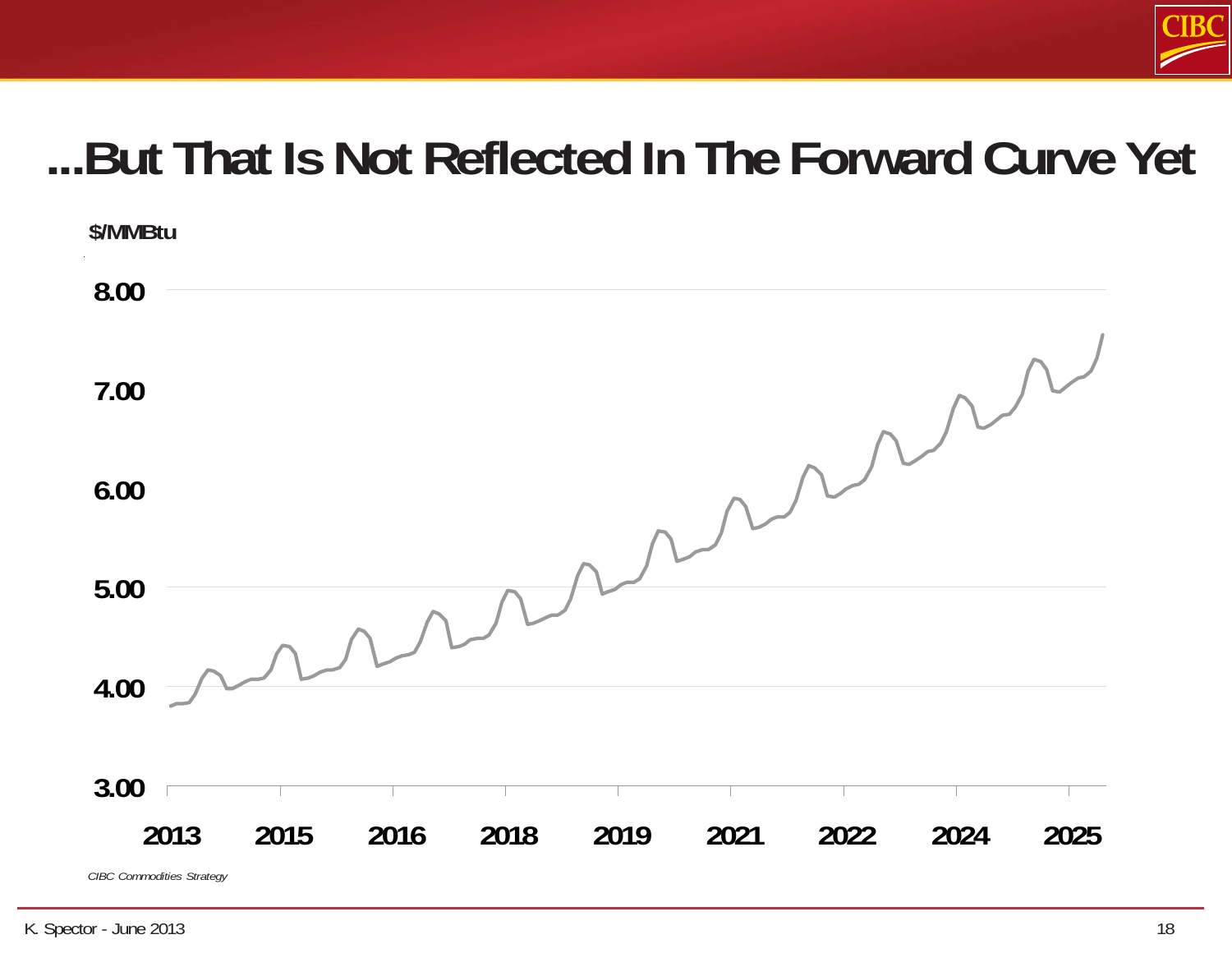

#### **LNG Now Seems Like a Reality**

**• It is not clear to us that LNG will make or break the US gas balance... The market will ultimately cap export volumes, not policy.**

- **But there will be interesting seasonal implications. The US will be the one place in the world that can both import and export LNG. The US also has significantly more gas storage capacity than Europe does.**
- **LNG will matter more for AECO, but not for a while.**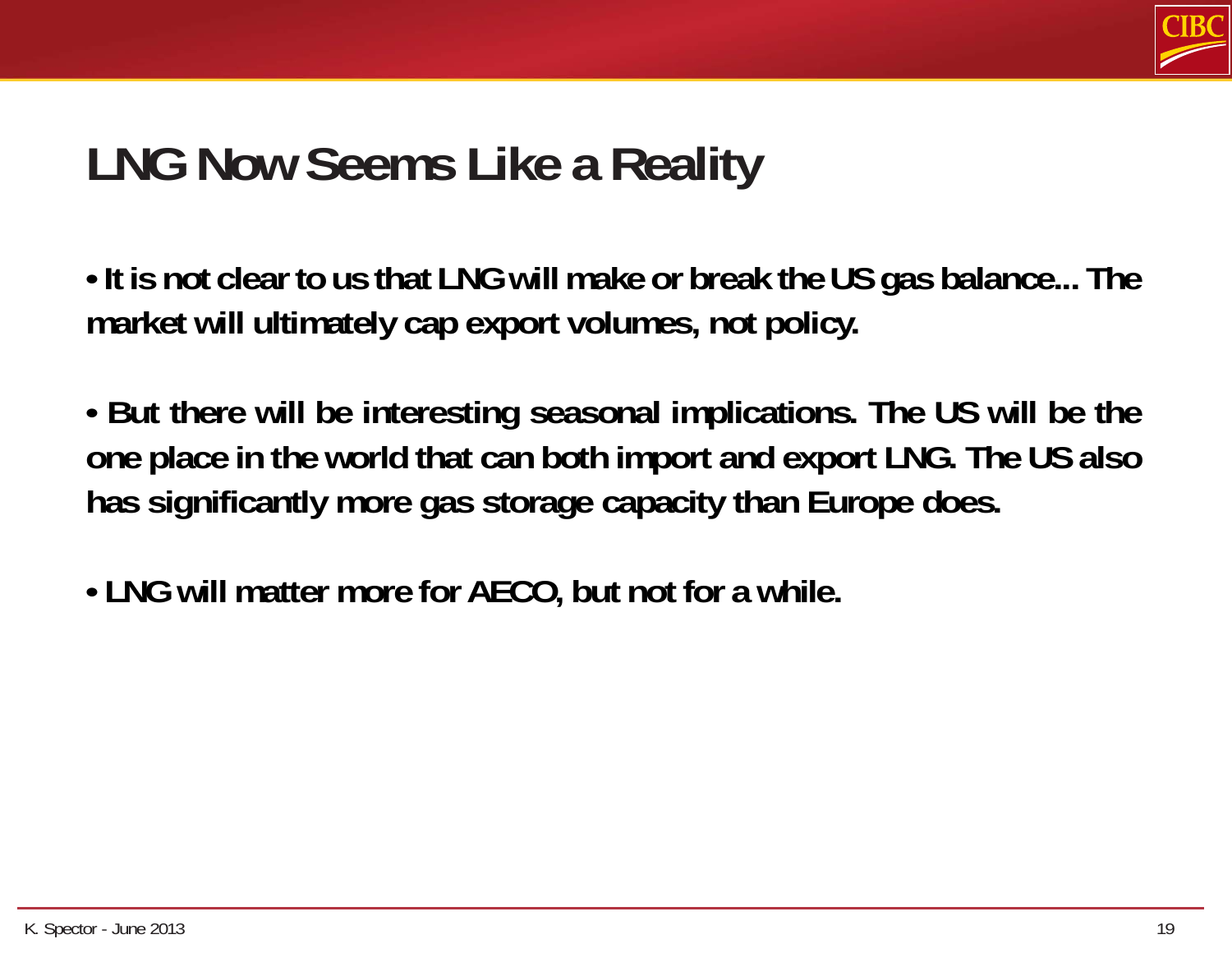

#### **Alberta Gas Balance Looks Heavy...Until 2020**

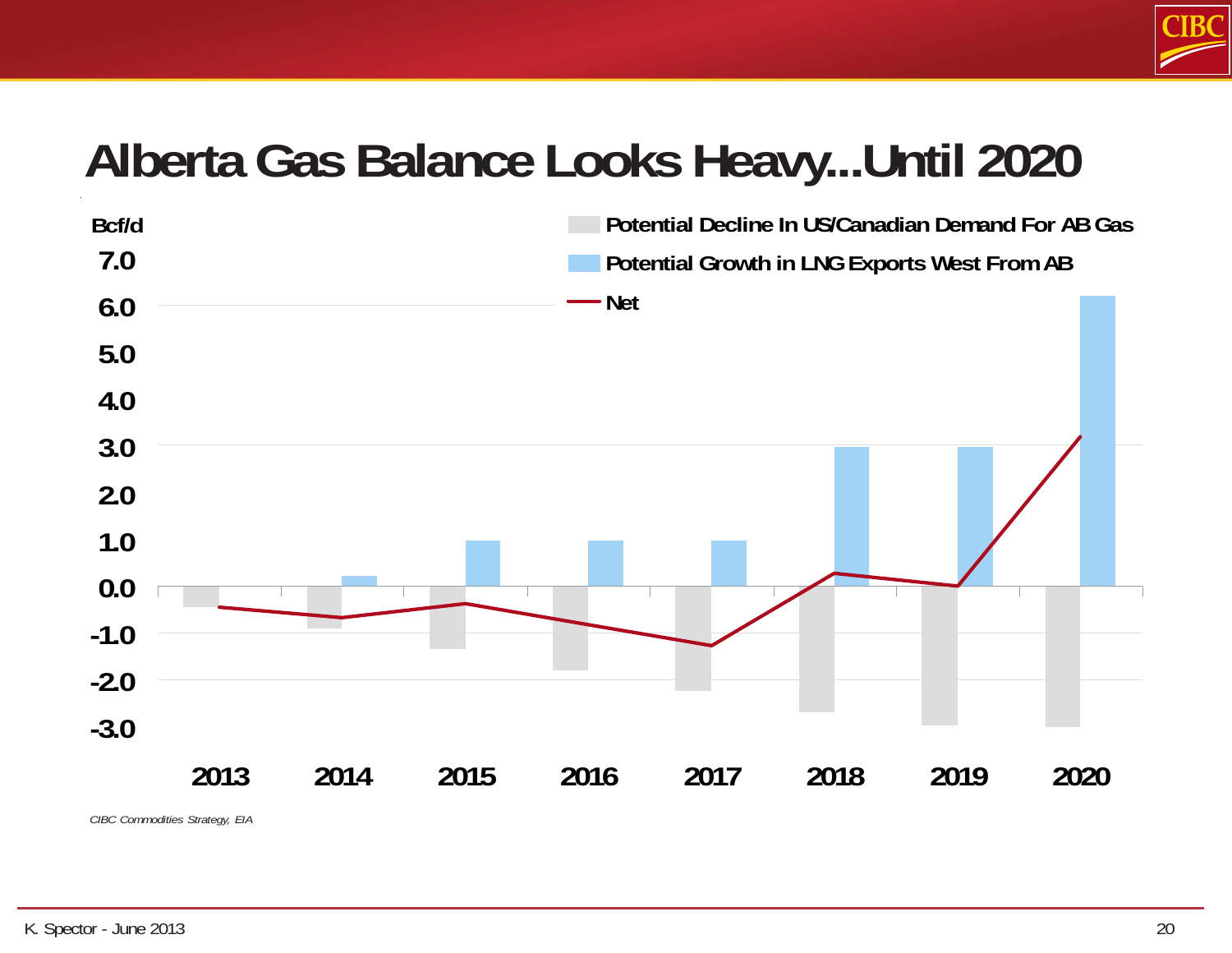

# **Net 'East of Mississippi' US Imports Of CAD Gas**